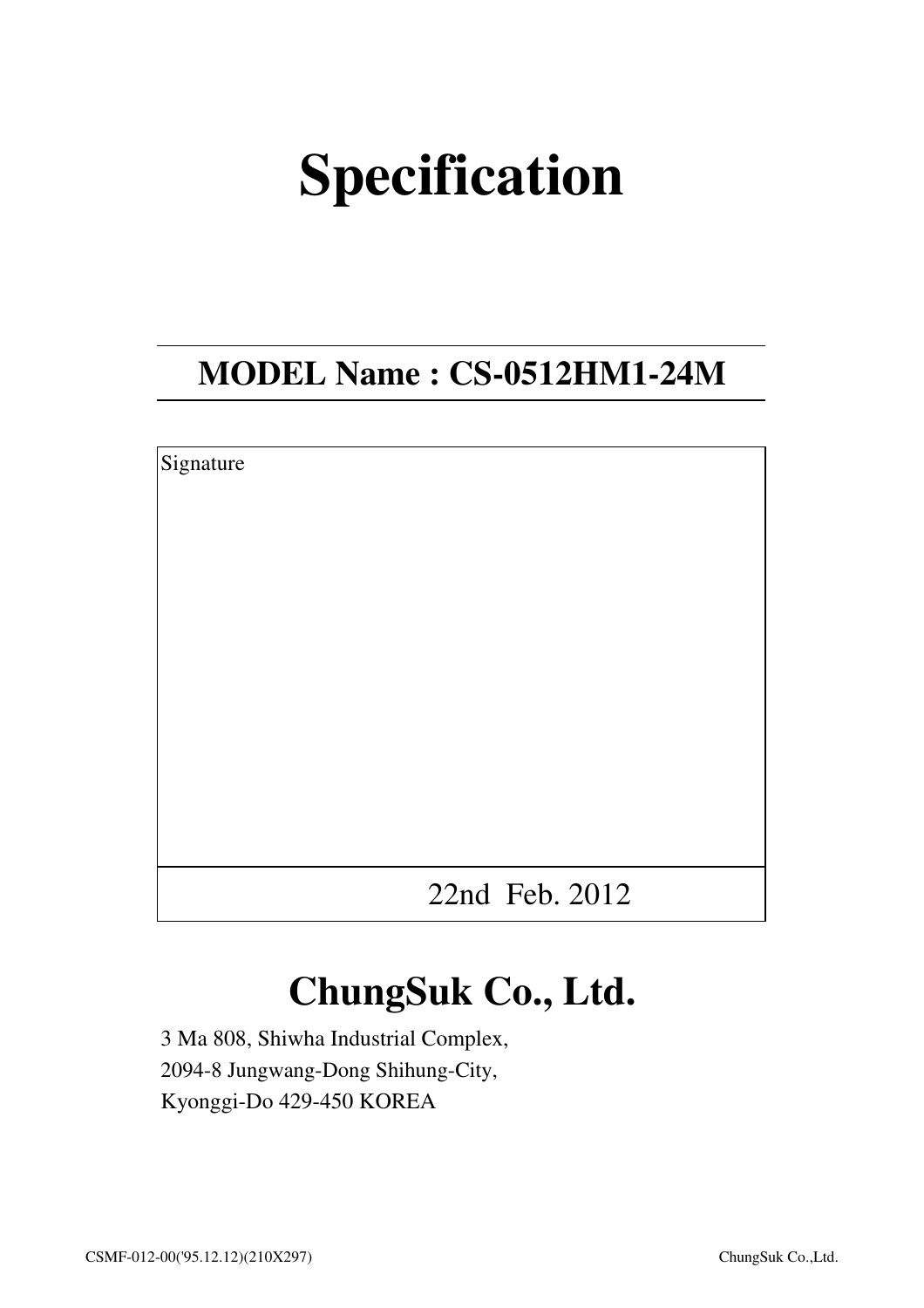| ChungSuk Co., Ltd. | <b>Product Standard</b>                    |  |
|--------------------|--------------------------------------------|--|
|                    | <b>BLDC</b> Pump for Hot water Circulation |  |

#### **1. Scope**

This Standard deals with the performance and safety criteria for Model CS-0512HM1-24M which is a circulation pump with BLDC motor drive.

#### **2. Test and confirmation**

Stated Performance and Safety characteristics should be tested and meet the given criteria. Tested result is based on the condition of rated flow rate of 10[L/min], if stated any.

#### **3. Types of Pump**

1) Pump : Canned type non-self priming pump

#### **4. Specifications**

| No.            | Item                              |                                           | Standard                                                 |  |  |
|----------------|-----------------------------------|-------------------------------------------|----------------------------------------------------------|--|--|
| 1              |                                   | Rated Voltage (Vm)                        | $24 \overline{VDC}$                                      |  |  |
| $\overline{2}$ | <b>Insulation Classification</b>  |                                           | $Class B$ insulation                                     |  |  |
|                |                                   |                                           | (Motor coil temperature : Not more than $115^{\circ}$ C) |  |  |
| 3              |                                   | Type of motor                             | <b>Brushless DC Motor</b>                                |  |  |
| 4              | Pumping                           | Rated Total capacity                      | 10L/min                                                  |  |  |
| 5              | characteristics                   | Rated head                                | Not less than 3.5m                                       |  |  |
| 6              |                                   | Rated revolution                          | 3500 rpm                                                 |  |  |
| $\overline{7}$ | Noise                             | Noise level                               | Under $35dB(A)$                                          |  |  |
| 8              | Vibration                         | Amplitude                                 | Under 15 $\mu$ m (frequency 10 $\degree$ 500Hz)          |  |  |
| 9              |                                   | Power Supply range                        | $12 - 26$ VDC                                            |  |  |
| 10             |                                   | Power Consumption                         | $32W \pm 15\%$ (at rated voltage)                        |  |  |
| 11             |                                   | Operating current                         | $1.25A \pm 15\%$ (at rated voltage)                      |  |  |
| 12             |                                   | Current limit set value                   | Peak current: $1.7A \pm 10\%$                            |  |  |
| 13             |                                   | Dry Running protection                    | Stop after 3 times trial run from detecting              |  |  |
|                | Over temperature protection<br>14 |                                           | $120^{\circ}$ C ±7% : Stop                               |  |  |
|                |                                   |                                           | 80°C±7% : Restart                                        |  |  |
| 15             | Over Current protection           |                                           | If it is over 3.6A.                                      |  |  |
|                |                                   |                                           | it will be stopped for 1 sec and restarted               |  |  |
| 16             |                                   | Pump Locking protection                   | Repeat that if there is no rotation for 2sec,            |  |  |
|                |                                   |                                           | it will be run after 3 sec.                              |  |  |
| 17             |                                   | Circulating Fluid temperature             | $-20^{\circ}C - 90^{\circ}C$                             |  |  |
|                |                                   |                                           | (Ambient Temperature: Under 40°C)                        |  |  |
| 18             |                                   | Fluid for circulation                     | Glycol 50%                                               |  |  |
| 19             |                                   | Ambient humidity for use                  | Under 95%RH                                              |  |  |
| 20             |                                   | <b>Nominal Operating Pressure</b>         | $10 \text{ kg} \cdot \text{f/cm}^2$                      |  |  |
| 21             |                                   | Min Static Pressure (Burst test pressure) | Min. 15 kg/cm <sup>2</sup> (at, $20^{\circ}$ C)          |  |  |
| 22             |                                   | Revolution signal output                  | 6 Pulses per Rotation                                    |  |  |
| 23             |                                   | <b>Total Weight</b>                       | $0.68$ kg                                                |  |  |

Note 1. When the Ambient temperature is below zero, the circulation fluid should not be frozen.

| Date regislated | 2012.02.22 | <b>Standard</b> |          |         |          |
|-----------------|------------|-----------------|----------|---------|----------|
|                 |            |                 | Prepared | Checked | Approval |
| Revision        |            | Signature       |          |         |          |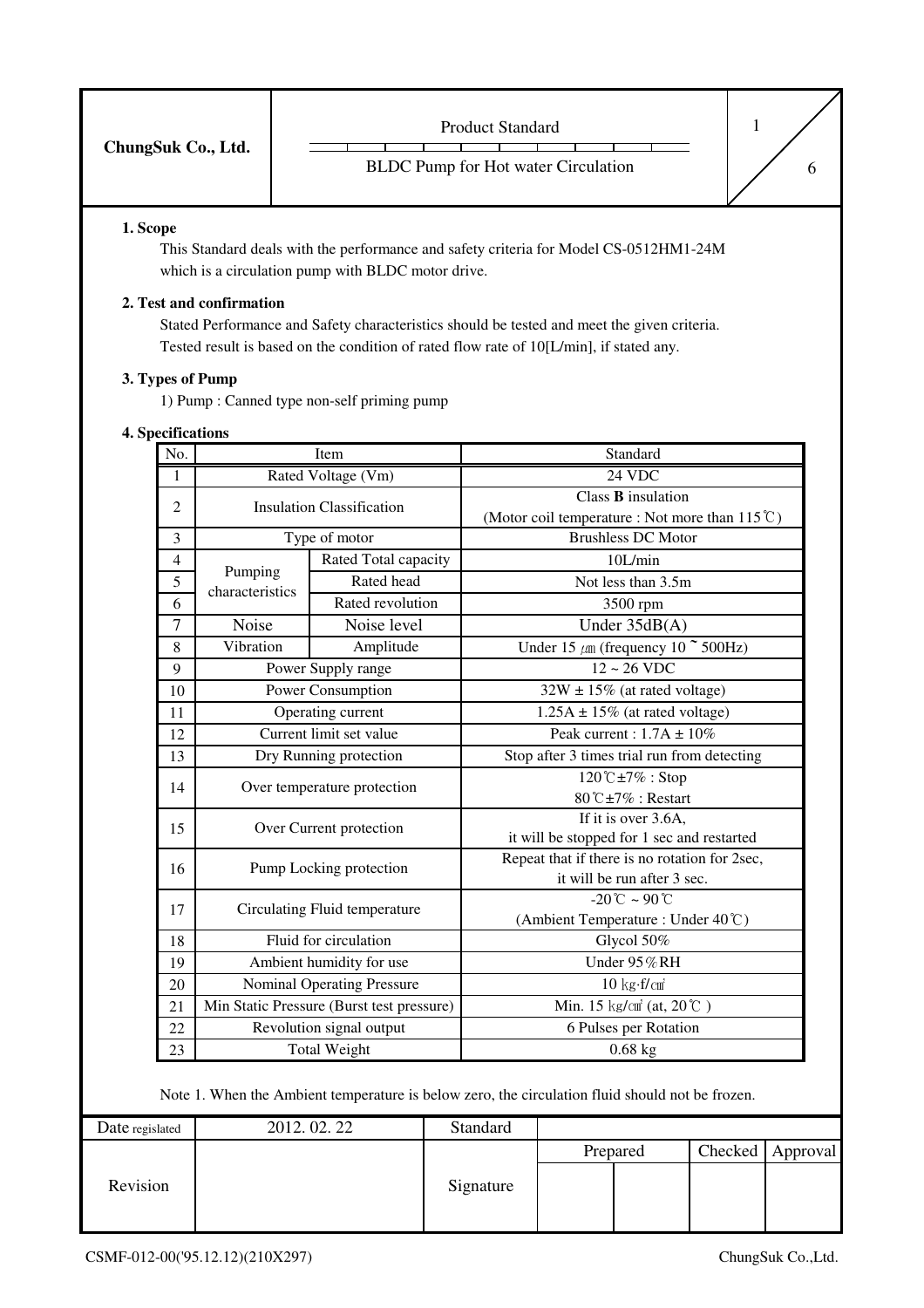| ChungSuk Co., Ltd. | <b>Product Standard</b>                    |  |
|--------------------|--------------------------------------------|--|
|                    | <b>BLDC</b> Pump for Hot water Circulation |  |

#### **5. Structure and Dimensions**

#### 5-1. Structure

1) Each parts should be assembled with bolts and have enough strength and sealing structure. and sealing structure.

2) No damaged parts and No trouble under nominal usuage condition.

3) No rust , Crack and other damages by sight.

#### 5-2. Dimension

Dimensions should follow the drawing no. CSBP-032-2000

#### **6. Characteristics**

The characteristic values in Table1,2 and 3 are measured using clean water with normal temperature of  $20^{\circ}\text{C} \sim 25^{\circ}\text{C}$ .

1) Starting test

The pump should start rotation min 11VDC of power supply.

#### 2) Performance

The performance of pump should satisfy the values in the table 6-1, 6-2 and 6-3 under the rated conditions of Vm:DC 24V Note. Tested values should be taken within 3 minutes.

#### Table 6-1. Head

| Flow rate $(L/min)$ | Head (m) $\pm 10\%$ |
|---------------------|---------------------|
|                     |                     |
|                     |                     |
|                     |                     |

#### Table 6-2. Current

| Flow rate $(L/min)$ | Current (A) $\pm$ 10% |
|---------------------|-----------------------|
|                     | 1.04                  |
|                     | ່າາ                   |
|                     |                       |

#### Table 6-3. Power consumption

| Flow rate $(L/min)$ | Power consumption (W) $\pm 10\%$ |
|---------------------|----------------------------------|
|                     |                                  |
|                     |                                  |
|                     |                                  |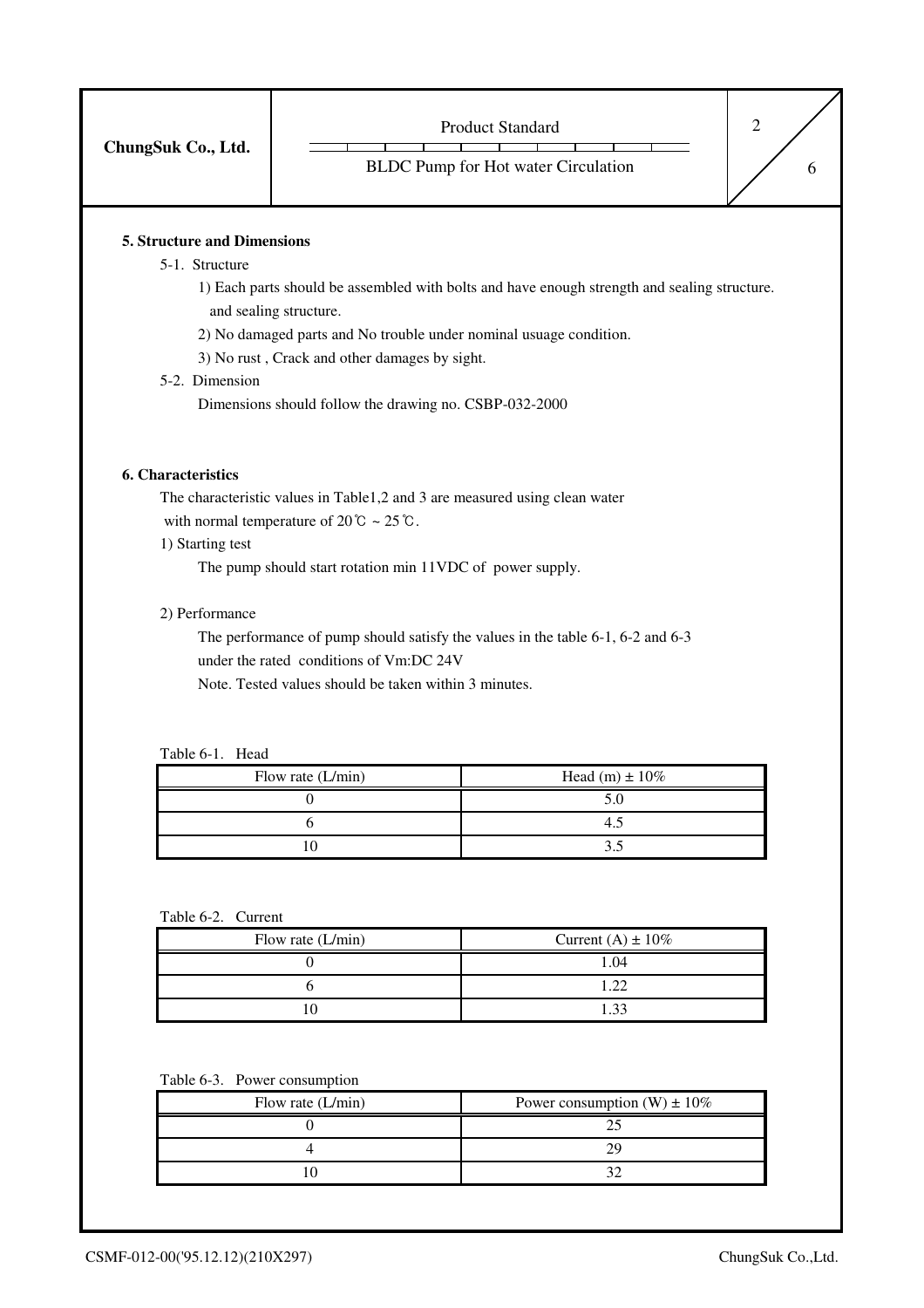|                    | <b>Product Standard</b>                    |  |
|--------------------|--------------------------------------------|--|
| ChungSuk Co., Ltd. | <b>BLDC</b> Pump for Hot water Circulation |  |

#### **7. Temperature rising test**

1) It should be satisfied the temperautre criteria of table 7-1 in the steady state temperature after continuous running with flow rate of 10 L/min under rated operating condition of Vm:DC 24V using clean water with temperature of 90℃ ( note : ambient temperature is 40℃)

Table 7-1. temperature

| <b>Tested Position</b> | standard    |                       |  |  |
|------------------------|-------------|-----------------------|--|--|
|                        | Test Method | criteria              |  |  |
| Motor Coil surface     | Thermometer | below $115^{\circ}$ C |  |  |
| Power IC Surface       | Thermometer | below $105^{\circ}$ C |  |  |

#### **8. Insulation Resistance**

- 8-1. Insulation Resistance : Over 100MQ measured at DC 500V
- 8-2. Dielectric strength : No damages at AC1200V during 1 second.

#### **9. Vibration**

No abnormal vibration and noise at running with rated Vm:DC 24V and flow rate of 10 L/min. The vibration level should be under the displacement of  $15\mu$ m.(note, measuring frequency band is from 10 to 500Hz.)

#### **10. Noise**

The sound pressure level should be under 35dB(A) measured at the distance of 1m from the back side of pump on the running condition of rated operating voltage (Vm:DC 24V) and the flow rate of 10 L/min after draining out

remaining air inside the pump.

Do not allow abnormal Noise.

Note. The measuring frequency band is from 3.15Hz to 20kHz.

#### **11. Life Time**

It should be run without failure during 20,000 hours continuously with rated conditions. Water temperature 80℃(clean water) Ambient temperature 20℃ Flow rate 10 L/min For validation test, the static pressure is only pumping pressure. We do not add any pressure into the testing apparatus.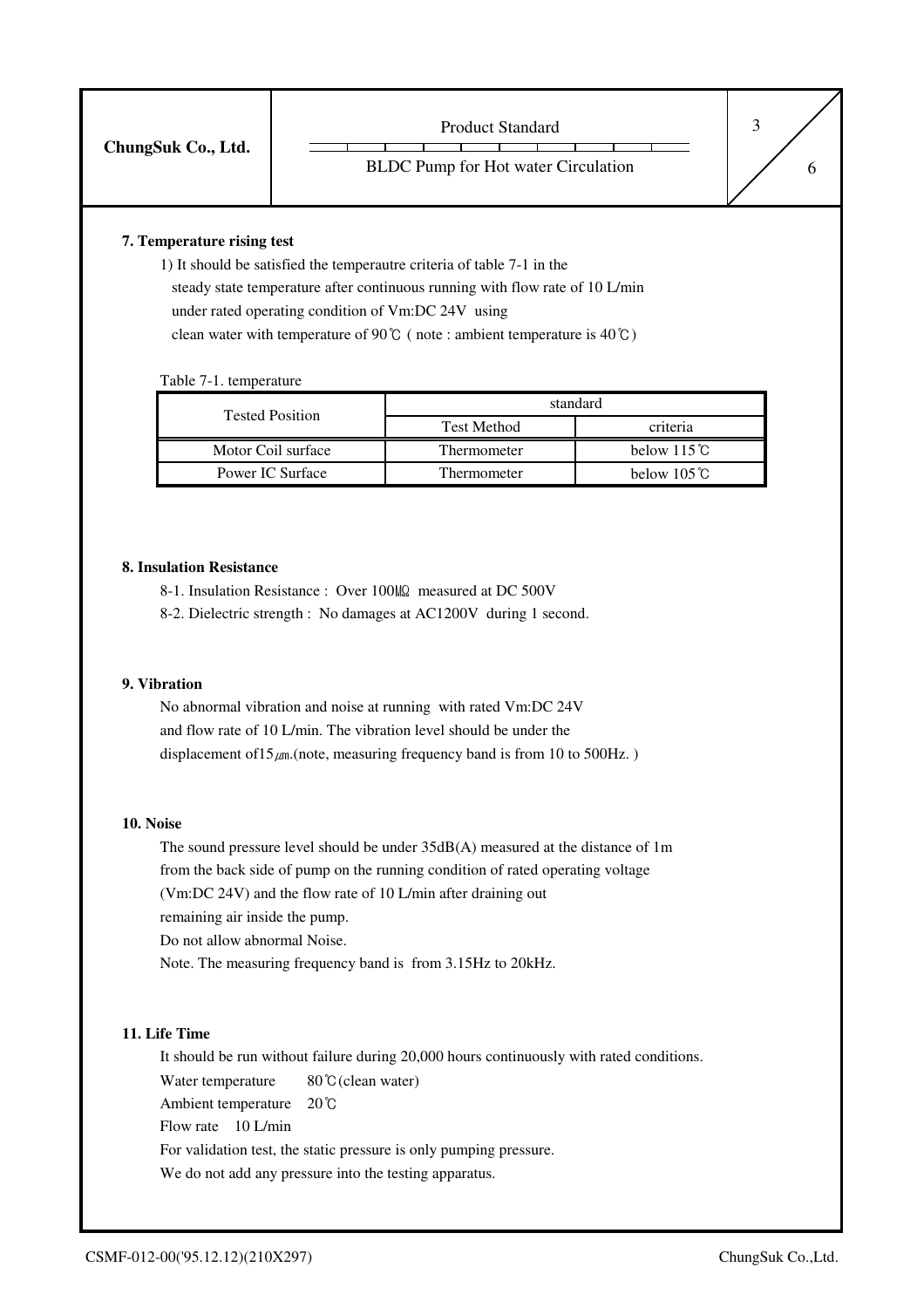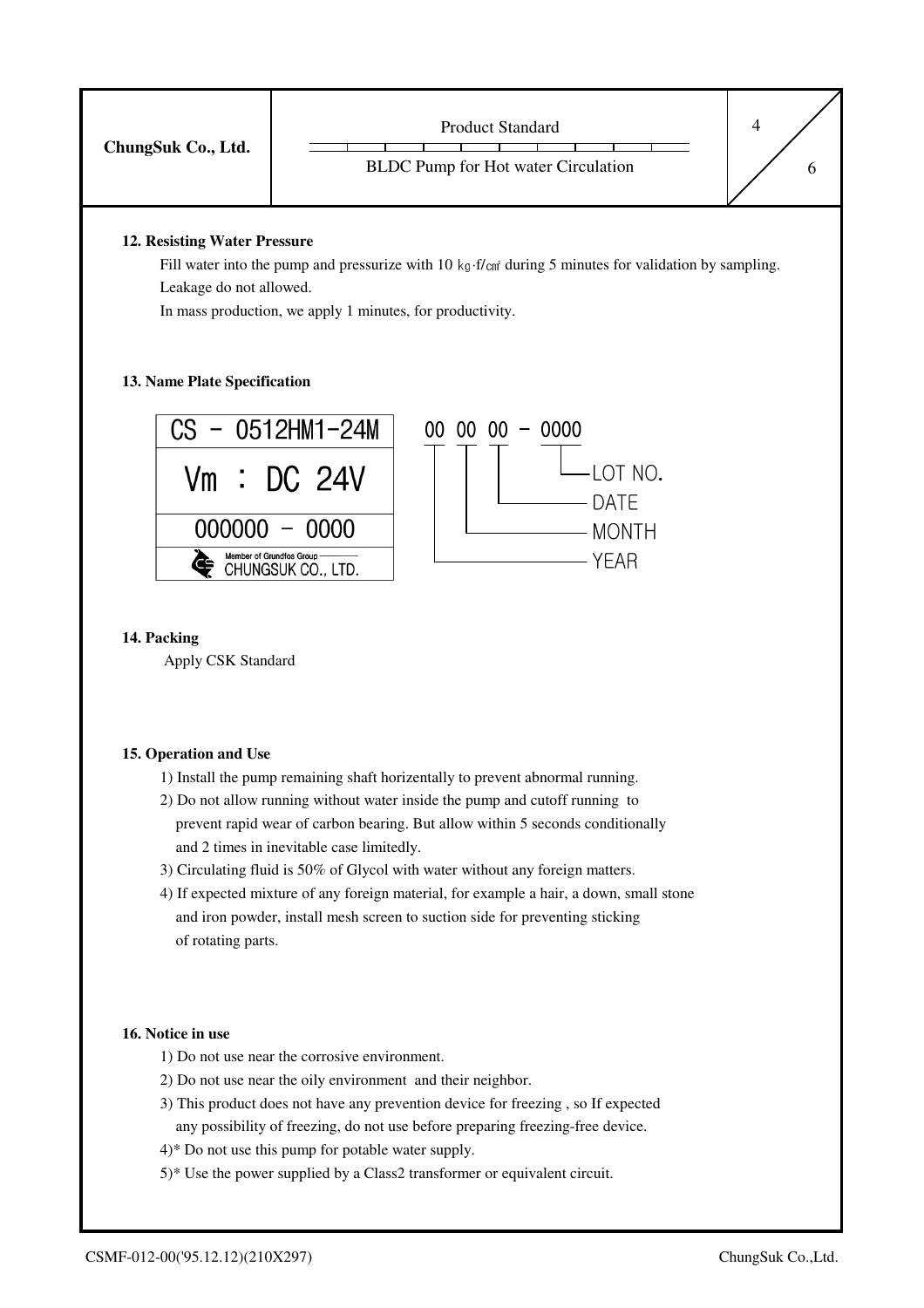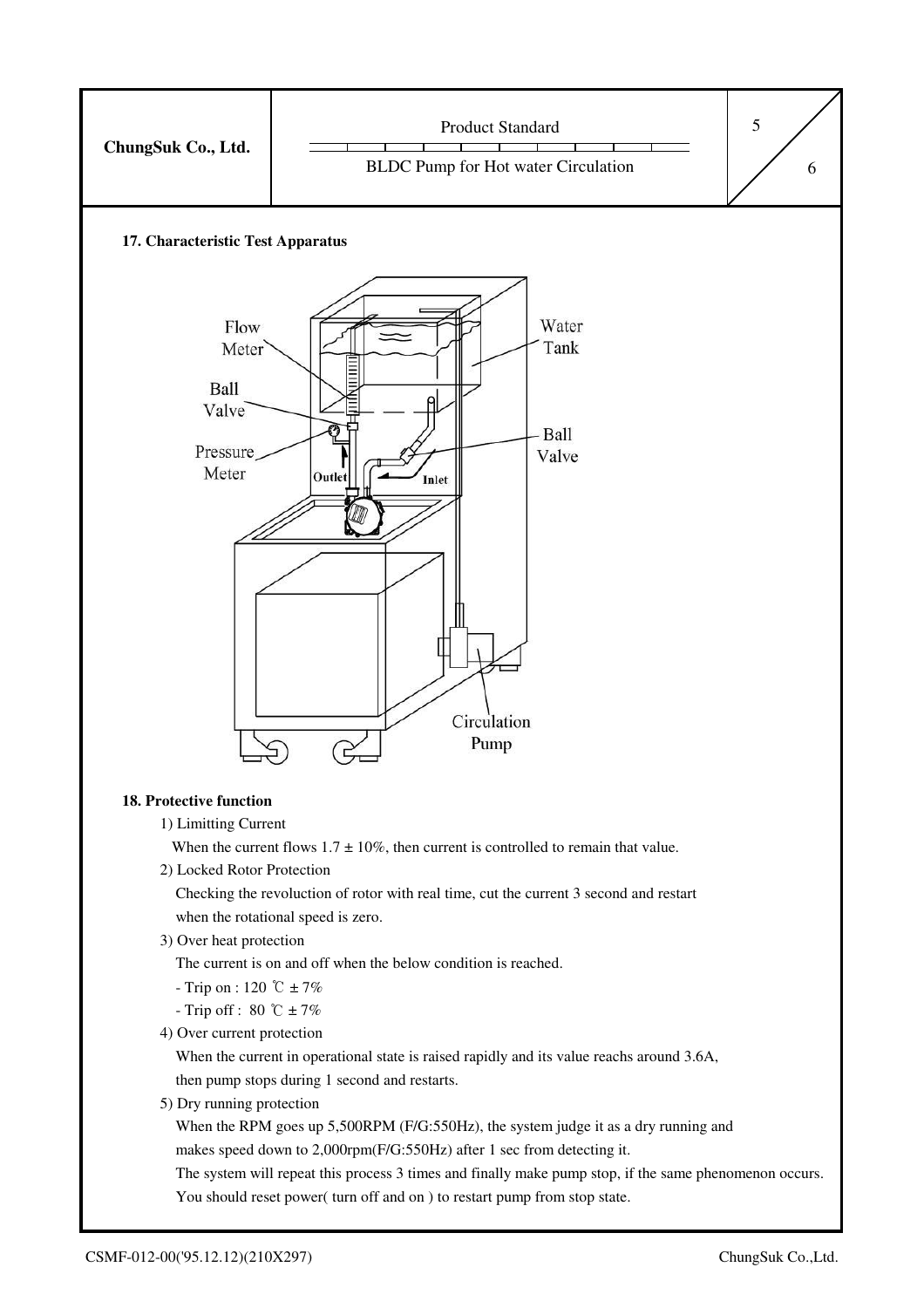

#### **19. Installation Method**

- 1) Prepare bracket or equivalent installation structure according to the dimension of install holes.
- 2) Prepare proper installation tool.
- 3) Fix the pump to the bracket prepared to the system through 3 install holes in pump.
	- In this time, make sure that outlet of the pump should be upward to prevent air pocket.
- 4) Connect the inlet and outlet using the adequate mating connection.
- 5) Check the leakage at the connecting regions by pressurizing the system.



#### **20. Revolution signal output measurement (F/G Port)**

F/G port shows up the RPM and the pulse output of F/G port is 5Vdc Level of pulse. It can measure by Oscilloscope or Frequency Counter as below picture.



The calculation method is as below

 $\text{\textbf{M}}$  Rotation[rpm] = F/G Pulse[Hz]  $\times$  10  $\rightarrow$  6 Pulses / Rotation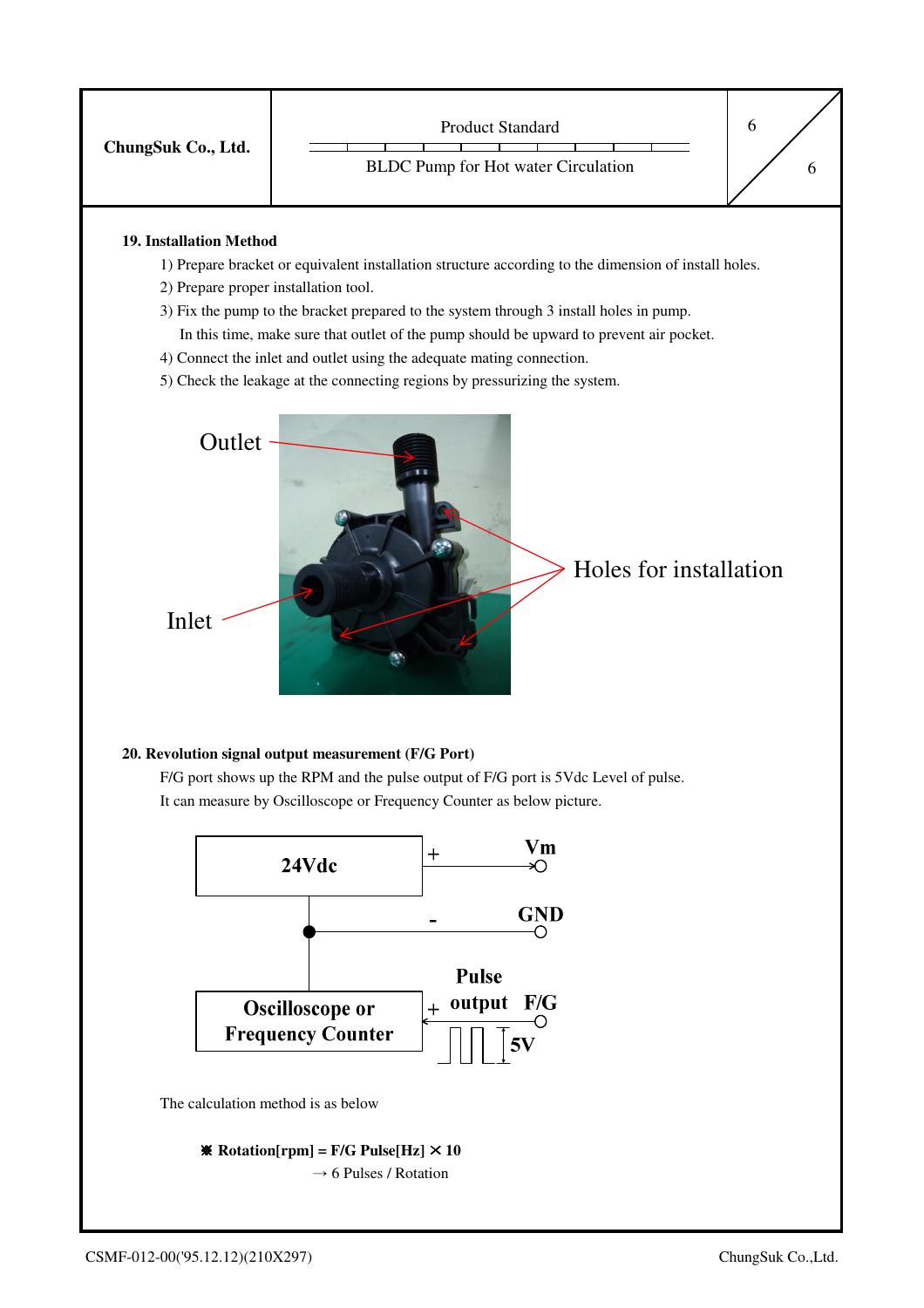### *CS-0512HM1-24M (Performance Curve)*

**Rated Votage : Vm DC 24[V] Glycol 50%** 

| Q                       | H   | Pi  | $\bf{I}$ | N     |  |  |
|-------------------------|-----|-----|----------|-------|--|--|
| [L/min]                 | [m] | [W] | [A]      | [rpm] |  |  |
| $\boldsymbol{0}$        | 5.0 | 25  | 1.04     | 4026  |  |  |
| $\overline{2}$          | 4.8 | 26  | 1.11     | 3907  |  |  |
| $\overline{\mathbf{4}}$ | 4.7 | 28  | 1.16     | 3794  |  |  |
| 6                       | 4.5 | 29  | 1.22     | 3671  |  |  |
| 8                       | 4.0 | 30  | 1.28     | 3565  |  |  |
| 10                      | 3.5 | 32  | 1.33     | 3466  |  |  |
| 12                      | 3.0 | 33  | 1.39     | 3373  |  |  |
| 14                      | 2.2 | 34  | 1.43     | 3293  |  |  |